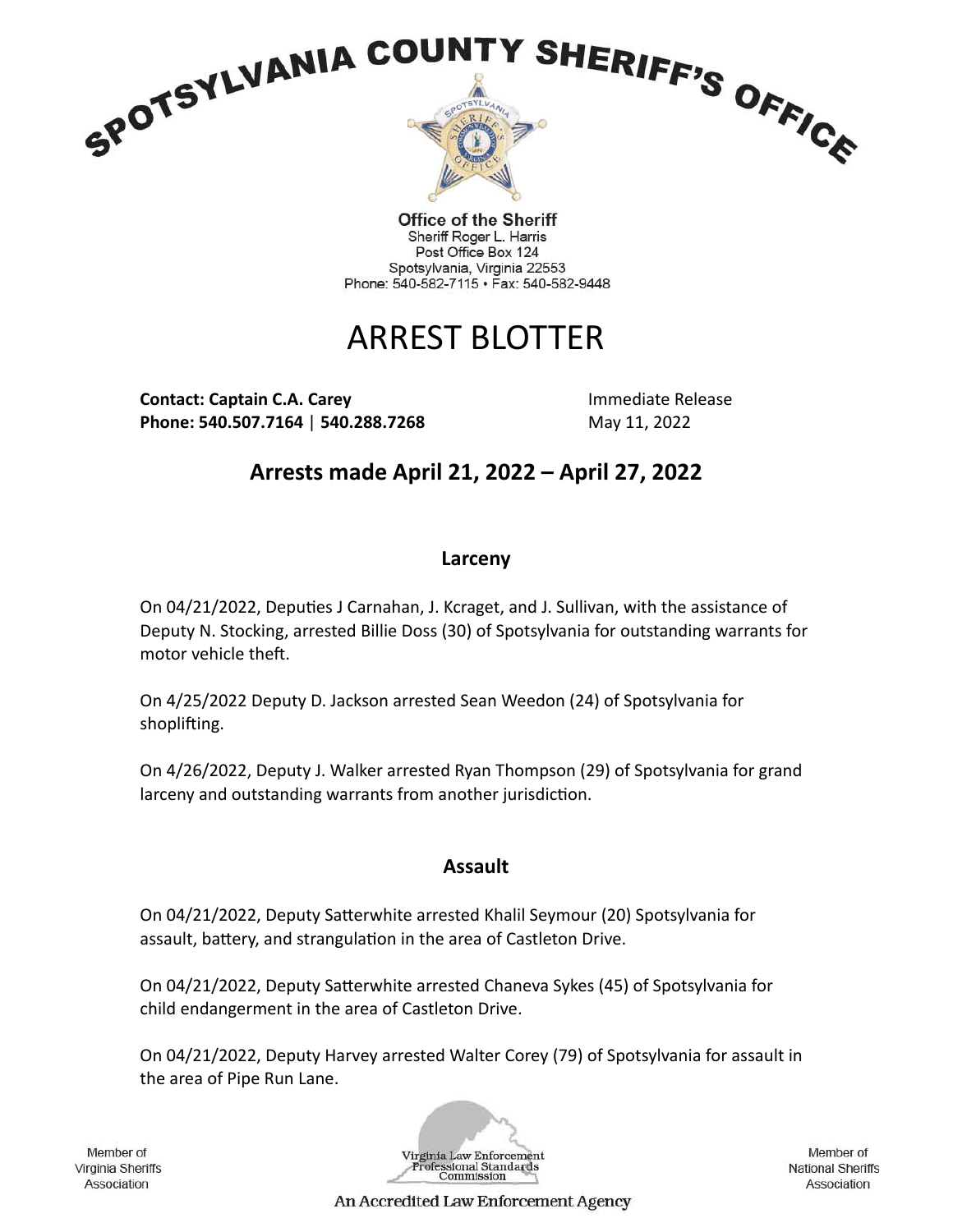On 04/22/2022, Deputy C. Washington arrested Raymond E Dotson Jr. (32) of Prince William on outstanding warrants from another jurisdiction for assault and battery, and breaking and entering.

#### **Narcotics**

On 04/24/2022, Deputy Bezeredi arrested Angel Flores (39) of Spotsylvania public intoxication and possession of schedule l/ll narcotics in the 10600 block of Spotsylvania Avenue.

On 04/24/2022, Deputy Norris arrested Katey Elizabeth Feldbush (31) of Spotsylvania on a capias for a suspended sentence revocation underlying conviction of possession of schedule I/II narcotics, as well as a capias from another jurisdiction.

On 4/26/2022, Deputy J. Carnahan arrested Christopher Billings (22) of Spotsylvania for possession of schedule I/II narcotics and possession of ammunition by a convicted felon.

On 04/26/2022, Senior Deputy E. Coffey arrested Kelly Herndon (28) of Spotsylvania on a capias for possession of dangerous drugs out of another jurisdiction.

#### **DUI**

On 04/23/2022, Deputy Bezeredi arrested Alexander Morales (29) of Woodford for driving under the influence, driving while consuming alcohol, unlawful wounding, leaving the scene of an accident, driving without a license, and failure to obey a traffic signal in the 10600 block of Courthouse Road.

On 04/26/2022, Deputy Munsee arrested Carlos Frith (40) of Fredericksburg for driving under the influence (3rd offense within 10 years) and driving revoked (DUI related) in the area of Patriot Highway and Market Street.

On 04/26/2022, Deputy Lay arrested Stephen Beebe (53) of Orange for driving under the influence in the 10000 block of Plank Road.

#### **Other Arrests**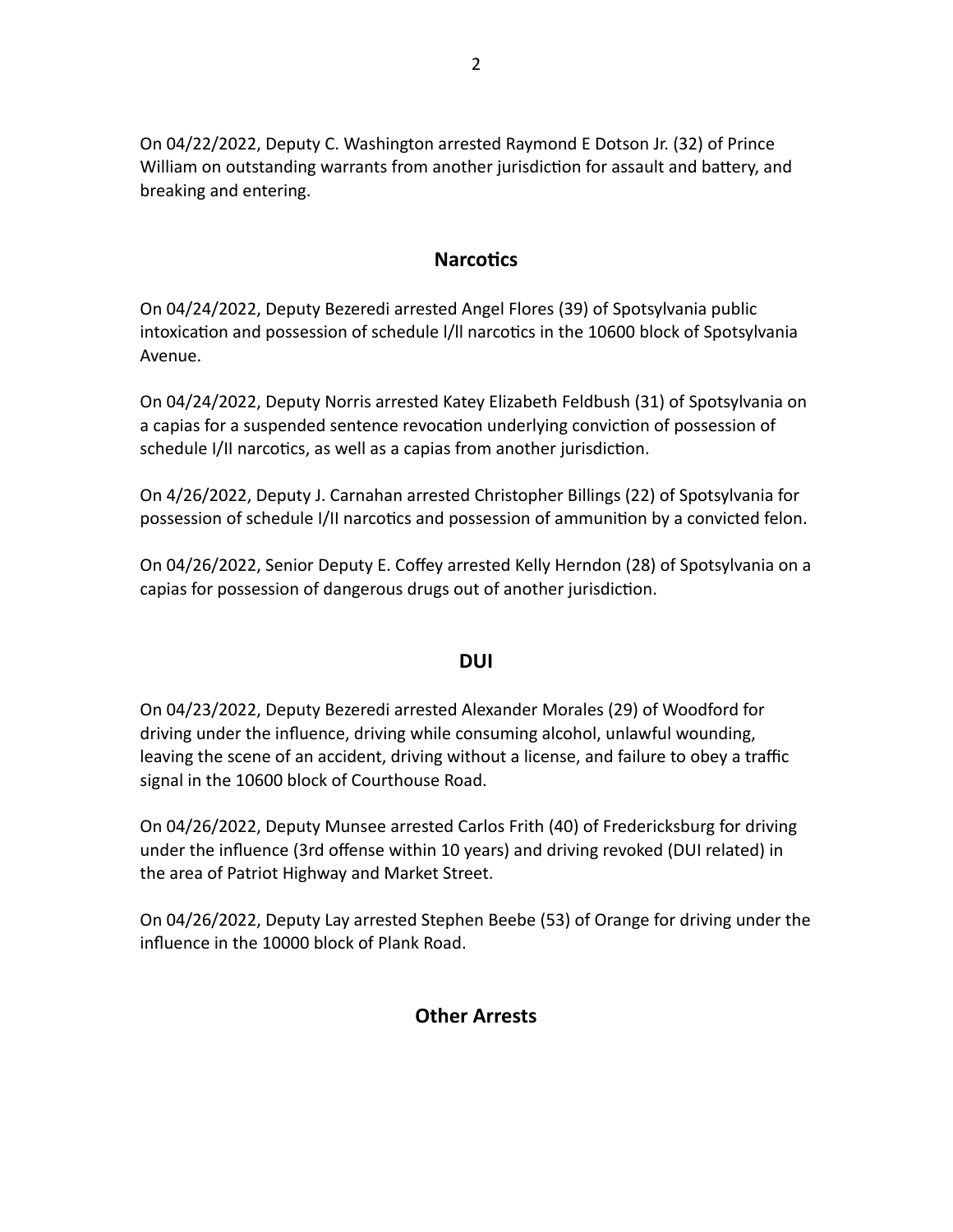On 04/21/2022, Deputy T. Calabrese arrested Hunter Taylor (21) of Stafford for a warrant for violation of probation.

On 04/21/2022, Deputy J. Walker arrested Kati Kidd (31) of Spotsylvania for obtaining money under false pretenses, public intoxication, and using a forged bank note.

On 04/22/2022, Deputy C. Washington arrested Jonathan Edward Hoffman (30) of Spotsylvania on warrants for hit and run, and driving on a revoked license.

On 04/22/22, Deputy Dus arrested Edvir Tovar Lopez (52) of Fredericksburg for public intoxication in the 10600 block of Spotsylvania Avenue.

On 04/22/22, Deputy Dus arrested Keri Paige (44) of Fredericksburg for public intoxication in the 9800 block of Hospital Boulevard.

On 04/23/2022, Deputy D. Brooks arrested Fontae Coles (27) of Ruther Glen for public intoxication in the 11000 block of Barker Court.

On 04/23/2022, Deputy Poitras arrested Jordan Mason (36) of Fredericksburg for public intoxication in the 4500 block of Lookout Lane.

On 04/24/2022, Deputy M. Foster arrested Keri Paige (45) of Fredericksburg for bank note/coin: forgery or employ as true.

On 04/24/2022, Deputy N. Stocking arrested Deangelo A. Anderson (37) for warrants from another jurisdiction.

On 04/25/2022, Senior Deputy E. Coffey arrested Heather Goodchild (39) of Spotsylvania on a capias for failure to appear.

On 04/25/2022, Deputy C. Washington arrested Keith Guthrie (39) of Spotsylvania on a capias for a probation violation.

On 4/25/2022, Deputy T Calabrese arrested Mychael Crosby (32) of Spotsylvania on an outstanding capias.

On 04/26/2022, Senior Deputy E. Coffey arrested Nicholas Charles Kyle (35) of Spotsylvania on a capias for probation violation.

On 04/26/2022, Deputy C. Washington arrested Troy Mitchell (52) of Spotsylvania on a warrant for misdemeanor embezzlement.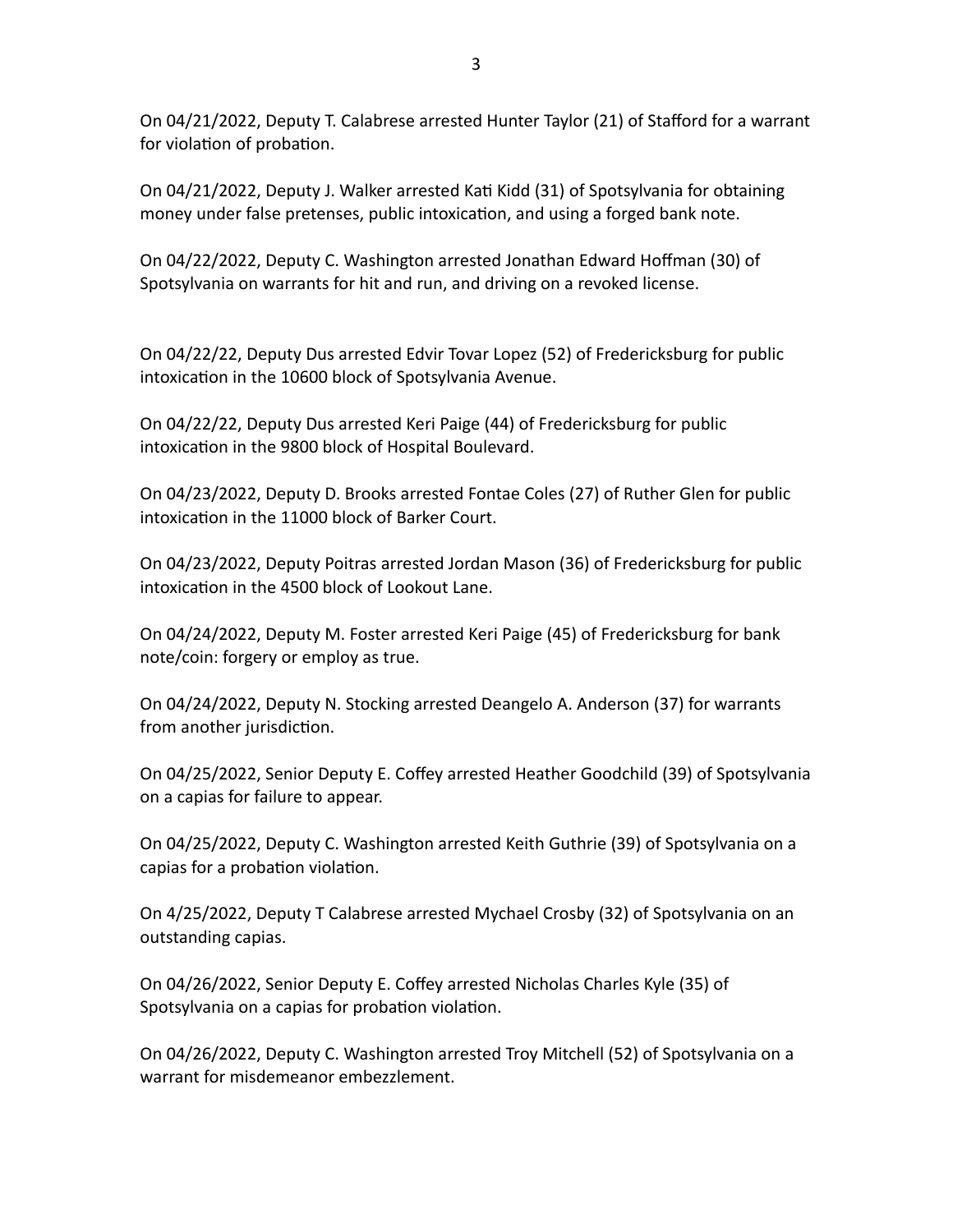On 04/26/2022, Deputy C. Washington arrested Alexis Breeden (25) of Spotsylvania on capias for probation violation.

On 04/26/2022, Deputy C. Washington arrested Lavon Chew (33) of Spotsylvania on Spotsylvania capias for probation violation.

On 04/27/2022, Deputy C. Urquhart arrested Edwin Ballard (38) of no fixed address for trespassing.

On 04/27/2022, Senior Deputy E. Coffey arrested Raymond Robinson (44) of Spotsylvania on a warrant for violation of a protective order.

On 04/27/2022, Senior Deputy E. Coffey arrested Kevin Maiden (45) of Spotsylvania on a probation violation out of another jurisdiction.

On 04/27/2022, Deputy First Class Simmons arrested Marshall Sowers for an outstanding capias and summons out of another jurisdiction.